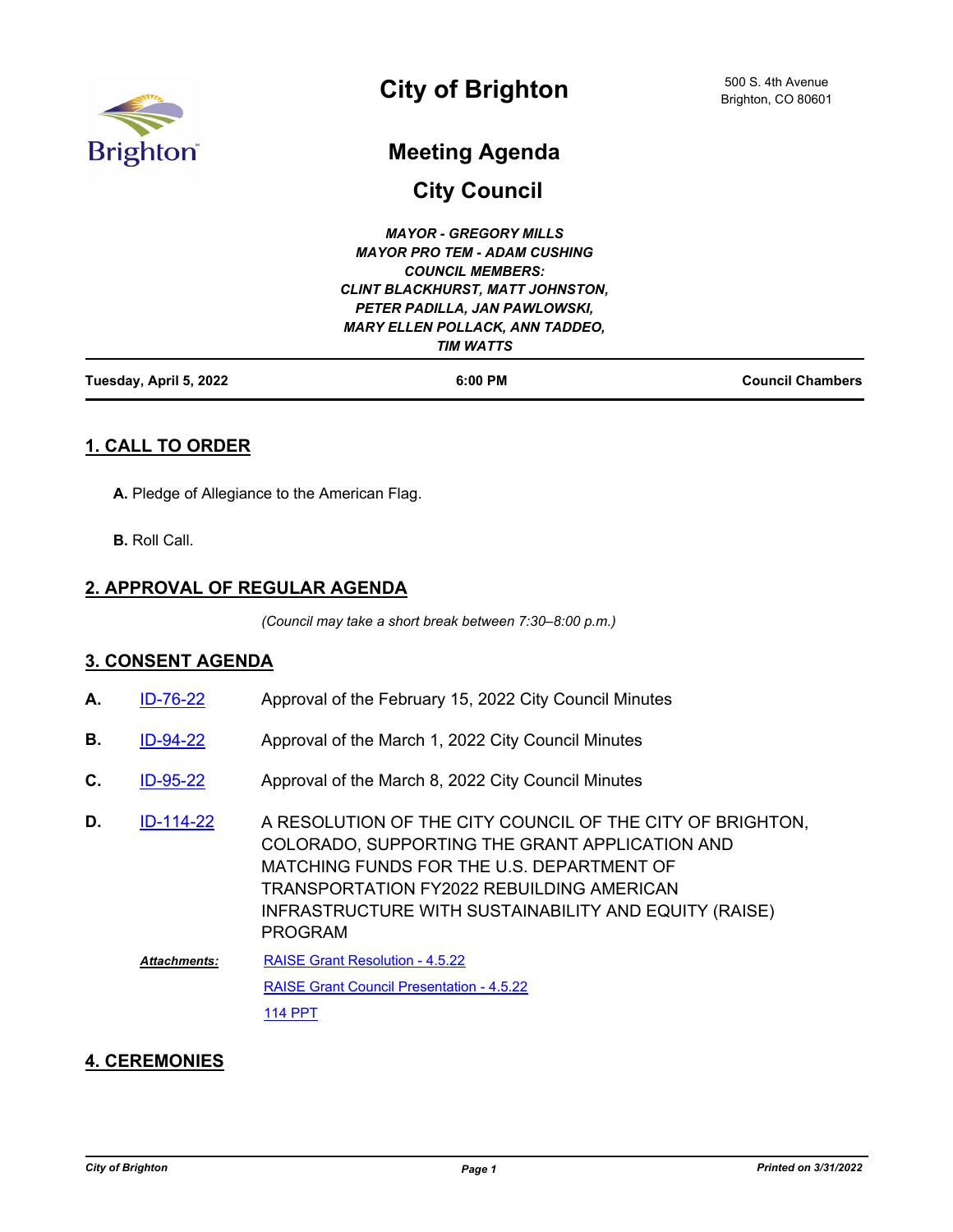| А. | ID-99-22            | Recognition of the Adams County Mayors and Commissioners Youth<br><b>Award Local Recipients</b> |
|----|---------------------|-------------------------------------------------------------------------------------------------|
| В. | <u>ID-110-22</u>    | <b>Child Abuse Prevention Month Proclamation</b>                                                |
|    | <b>Attachments:</b> | <b>Child Abuse Prevention Proclamation</b>                                                      |
| C. | ID-100-22           | Sexual Assault Awareness Month Proclamation                                                     |
|    | <b>Attachments:</b> | <b>Sexual Assault Awareness Proclamation</b>                                                    |
|    |                     | <b>City Council SAAM Brighton 2022</b>                                                          |
| D. | <u>ID-101-22</u>    | National Crime Victims' Rights Week Proclamation                                                |
|    | <b>Attachments:</b> | <b>Crime Victims' Rights Proclamation</b>                                                       |
|    |                     | City Council NCVRW City of Brighton 2022                                                        |
| Е. | ID-111-22           | Animal Control Officer Appreciation Week Proclamation                                           |
|    | <b>Attachments:</b> | <b>Animal Control Proclamation</b>                                                              |
| F. | ID-103-22           | 2022 Wyland National Mayor's Challenge for Water Conservation<br>Proclamation                   |
|    | <b>Attachments:</b> | <b>Water Conservation Proclamation</b>                                                          |

## **5. PUBLIC INVITED TO BE HEARD ON MATTERS NOT ON THE AGENDA (Speakers limited to five minutes)**

#### **6. PUBLIC HEARINGS**

#### **7. ORDINANCES FOR INITIAL CONSIDERATION**

- AN ORDINANCE OF THE CITY COUNCIL OF THE CITY OF BRIGHTON, COLORADO, AMENDING CHAPTER 5 OF THE BRIGHTON MUNICIPAL CODE BY THE ADDITION OF NEW SECTION 5-99 TO AUTHORIZE THE OPERATION OF SHARED ELECTRIC SCOOTERS IN THE CITY AND TO PROVIDE FOR THE LICENSING THEREOF **A.** [ID-108-22](http://brightonco.legistar.com/gateway.aspx?m=l&id=/matter.aspx?key=4747)
	- **[Ordinance for Shared Electric Scooters](http://brightonco.legistar.com/gateway.aspx?M=F&ID=0b2c4e35-2591-4315-a636-8b460e0158f3.docx)** [FINALGOODeScooter OrdinancePowerPoint CC 4-5-22](http://brightonco.legistar.com/gateway.aspx?M=F&ID=4e0140ca-5778-402d-ace5-f7fa87a82d66.pptx) [108 PPT](http://brightonco.legistar.com/gateway.aspx?M=F&ID=0d077809-231d-4d86-9fdb-f49e563f3ce6.pdf) *Attachments:*

#### **8. ORDINANCES FOR FINAL CONSIDERATION**

#### **9. RESOLUTIONS**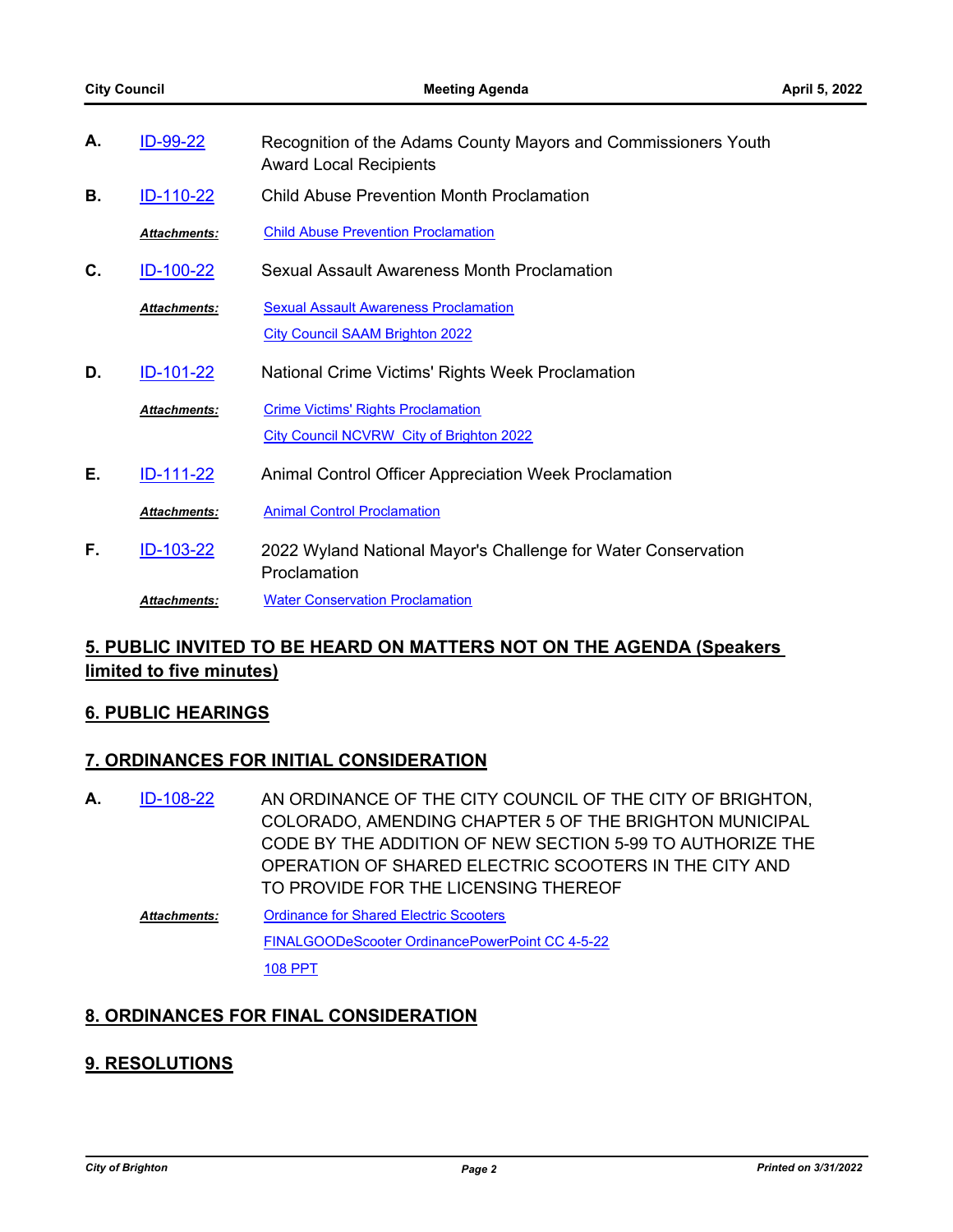| А. | ID-109-22           | A RESOLUTION OF THE CITY COUNCIL OF THE CITY OF BRIGHTON,<br>COLORADO, ACCEPTING THE PROPOSAL OF STAR PLAYGROUNDS<br>FOR THE CONTRACT AMOUNT OF TWO HUNDRED EIGHTY-FIVE<br>THOUSAND DOLLARS AND AUTHORIZING THE CITY MANAGER, OR<br>DESIGNEE, TO EXECUTE THE CONTRACT ON BEHALF OF THE CITY                                                                     |
|----|---------------------|-----------------------------------------------------------------------------------------------------------------------------------------------------------------------------------------------------------------------------------------------------------------------------------------------------------------------------------------------------------------|
|    | <b>Attachments:</b> | <b>Star Playgrounds - Resolution</b>                                                                                                                                                                                                                                                                                                                            |
|    |                     | <b>Adult Sports Complex Playground Power Point 2022</b><br><b>109 PPT</b>                                                                                                                                                                                                                                                                                       |
| В. | <u>ID-116-22</u>    | A RESOLUTION OF THE CITY COUNCIL OF THE CITY OF BRIGHTON,<br>COLORADO, ACCEPTING THE PROPOSAL OF MERIDIAM<br>PARTNERS, LLC FOR THE CONTRACT AMOUNT OF FIVE HUNDRED<br><b>TWENTY-TWO THOUSAND FOUR HUNDRED EIGHTEEN DOLLARS</b><br>AND AUTHORIZING THE CITY MANAGER, OR DESIGNEE, TO<br>EXECUTE THE CONTRACT ON BEHALF OF THE CITY                               |
|    | <b>Attachments:</b> | <b>Meridiam Partners - Resolution</b>                                                                                                                                                                                                                                                                                                                           |
|    |                     | <b>Brighton Park Pond Liner PP</b>                                                                                                                                                                                                                                                                                                                              |
|    |                     | <b>116 PPT</b>                                                                                                                                                                                                                                                                                                                                                  |
| C. | ID-117-22           | A RESOLUTION OF THE CITY COUNCIL OF THE CITY OF BRIGHTON,<br>COLORADO, ACCEPTING THE PROPOSAL OF ENGINEERING<br>ANALYTICS, INC. FOR THE CONTRACT AMOUNT OF SEVENTY-NINE<br>THOUSAND EIGHT HUNDRED EIGHT DOLLARS AND AUTHORIZING<br>THE CITY MANAGER, OR DESIGNEE, TO EXECUTE THE CONTRACT<br>ON BEHALF OF THE CITY                                              |
|    | <b>Attachments:</b> | <b>Engineering Analytics Inc. Oversight Resolution</b>                                                                                                                                                                                                                                                                                                          |
|    |                     | <b>Brighton Park Pond Liner PP</b>                                                                                                                                                                                                                                                                                                                              |
|    |                     | <b>117 PPT</b>                                                                                                                                                                                                                                                                                                                                                  |
| D. | ID-115-22           | A RESOLUTION OF THE CITY COUNCIL OF THE CITY OF BRIGHTON.<br>COLORADO, ACCEPTING THE PROPOSAL OF SIERRA<br>LANDSCAPING AND MAINTENANCE FOR THE CONTRACT AMOUNT<br>OF ONE HUNDRED SIXTY-FIVE THOUSAND ONE HUNDRED<br>FORTY-SEVEN DOLLARS AND SIXTY-FOUR CENTS AND<br>AUTHORIZING THE CITY MANAGER, OR DESIGNEE, TO EXECUTE<br>THE CONTRACT ON BEHALF OF THE CITY |
|    | Attachments:        | <b>Sierra Landscaping - Resolution</b>                                                                                                                                                                                                                                                                                                                          |
|    |                     | Mow and Landscaping contract PP 2022<br>115 PPT                                                                                                                                                                                                                                                                                                                 |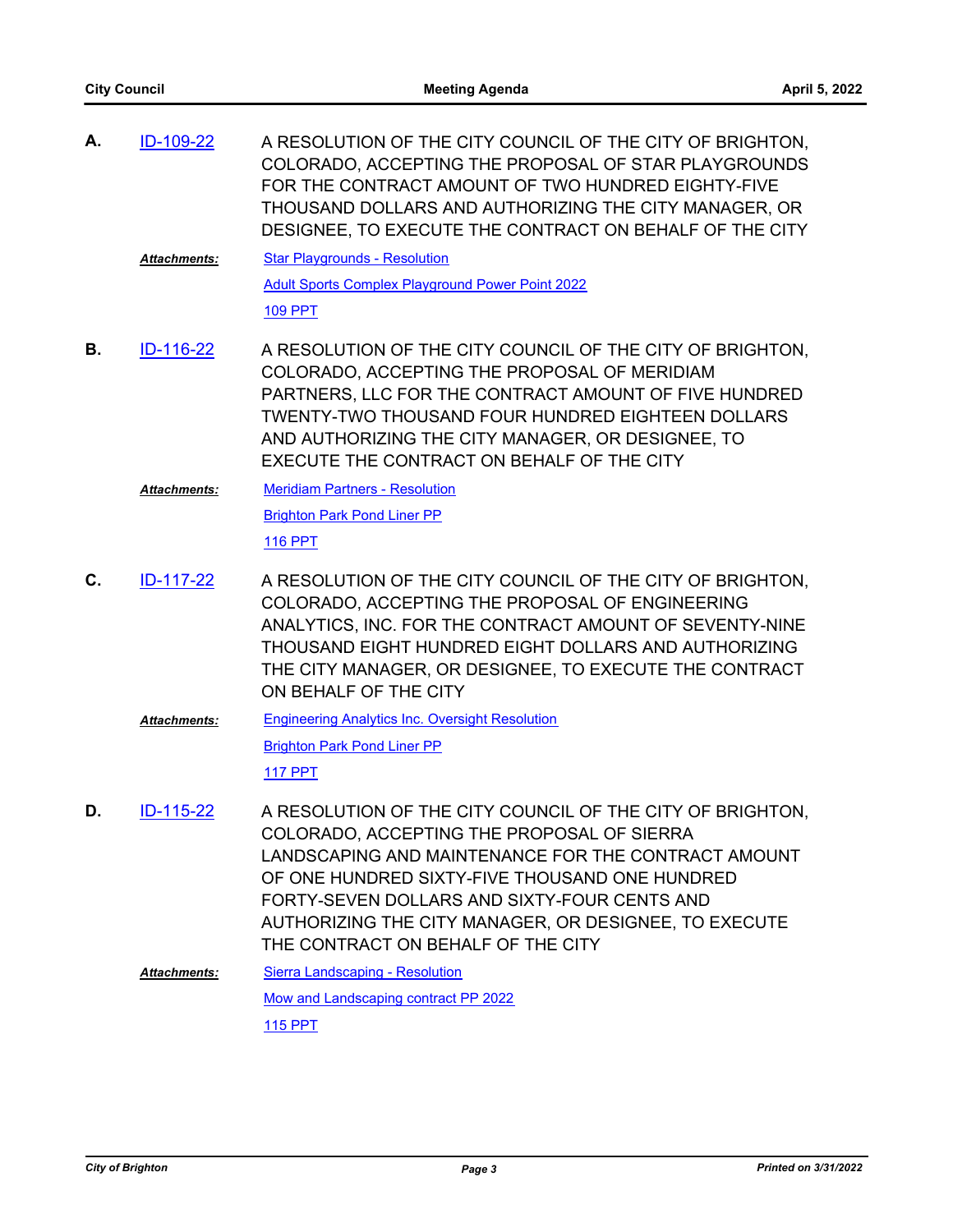- A RESOLUTION OF THE CITY COUNCIL OF THE CITY OF BRIGHTON, COLORADO, AUTHORIZING ASSIGNMENT TO THE COLORADO HOUSING AND FINANCE AUTHORITY OF A PRIVATE ACTIVITY BOND ALLOCATION OF THE CITY PURSUANT TO THE COLORADO PRIVATE ACTIVITY BOND CEILING ALLOCATION ACT; AUTHORIZING THE MAYOR TO EXECUTE SAID ASSIGNMENT ON BEHALF OF THE CITY; AND AUTHORIZING THE CITY MANAGER TO EXECUTE SUCH DOCUMENTS AND UNDERTAKE SUCH TASKS AS MAY BE REQUIRED TO EFFECTUATE SAID ASSIGNMENT **E.** [ID-105-22](http://brightonco.legistar.com/gateway.aspx?m=l&id=/matter.aspx?key=4744)
	- [2022 CHFA Assignment Resolution](http://brightonco.legistar.com/gateway.aspx?M=F&ID=545aff26-7288-4b95-a1bf-6dd2027cee63.docx) [2022 COB Private Activity Bond Interest Letter 2.7.22 \(2\)](http://brightonco.legistar.com/gateway.aspx?M=F&ID=825165bd-a99c-454e-a30f-d97894caee15.pdf) [Assignment of Allocation to CHFA](http://brightonco.legistar.com/gateway.aspx?M=F&ID=cd7dff10-74f9-441f-92b7-a86ccb8441f1.pdf) [Private Activity Bond Assignment PPT](http://brightonco.legistar.com/gateway.aspx?M=F&ID=b2170dfd-a855-4de3-b412-fbf8261d6fe5.pptx) [105 PPT](http://brightonco.legistar.com/gateway.aspx?M=F&ID=17ceb8a4-5473-428f-88e1-55246249aaa5.pdf) *Attachments:*
- A RESOLUTION OF THE CITY COUNCIL OF THE CITY OF BRIGHTON, COLORADO, RE-APPOINTING ONE "ON CALL" DEPUTY MUNICIPAL JUDGE AND APPOINTING ONE "ON CALL" JUDGE TO SERVE ON AN "AS NEEDED" BASIS; SETTING THEIR TERM OF OFFICE AND COMPENSATION; AND SETTING FORTH OTHER DETAILS RELATED THERETO **F.** [ID-93-22](http://brightonco.legistar.com/gateway.aspx?m=l&id=/matter.aspx?key=4732)

#### *Attachments:* [On Call Judges - Resolution](http://brightonco.legistar.com/gateway.aspx?M=F&ID=08ed6168-5c08-4756-84d8-381ba49cfd77.docx)

- A RESOLUTION OF THE CITY COUNCIL OF THE CITY OF BRIGHTON, COLORADO, APPROVING THE CONTRACT AMENDMENT FOR PHASE II – OF PROJECT #21-006682 DESIGN SERVICES FOR CITY OF BRIGHTON MUNICIPAL SERVICE CENTER TO THE CONTRACT OF D2C ARCHITECTS AND APPROVING THE CONTRACT AMENDMENT IN THE AMOUNT OF NINE HUNDRED THIRTY SIX THOUSAND THREE HUNDRED EIGHTY-FIVE DOLLARS, AND AUTHORIZING THE CITY MANAGER, OR DESIGNEE TO SIGN THE CONTRACT AMENDMENT ON BEHALF OF THE CITY **G.** [ID-118-22](http://brightonco.legistar.com/gateway.aspx?m=l&id=/matter.aspx?key=4757)
	- [GOOD D2C MSC Phase II DESIGN RESO 4-5-22](http://brightonco.legistar.com/gateway.aspx?M=F&ID=66485b9d-41d3-42d6-9302-8ce09445f2bd.docx) [MSC FINAL Design PP 4-5-22.pptx](http://brightonco.legistar.com/gateway.aspx?M=F&ID=f3705d43-7562-4c62-89ec-f3dc49040c05.pptx) [118 PPT](http://brightonco.legistar.com/gateway.aspx?M=F&ID=4f02ccfe-f79f-44ca-8e0f-2523f74f34ff.pdf) *Attachments:*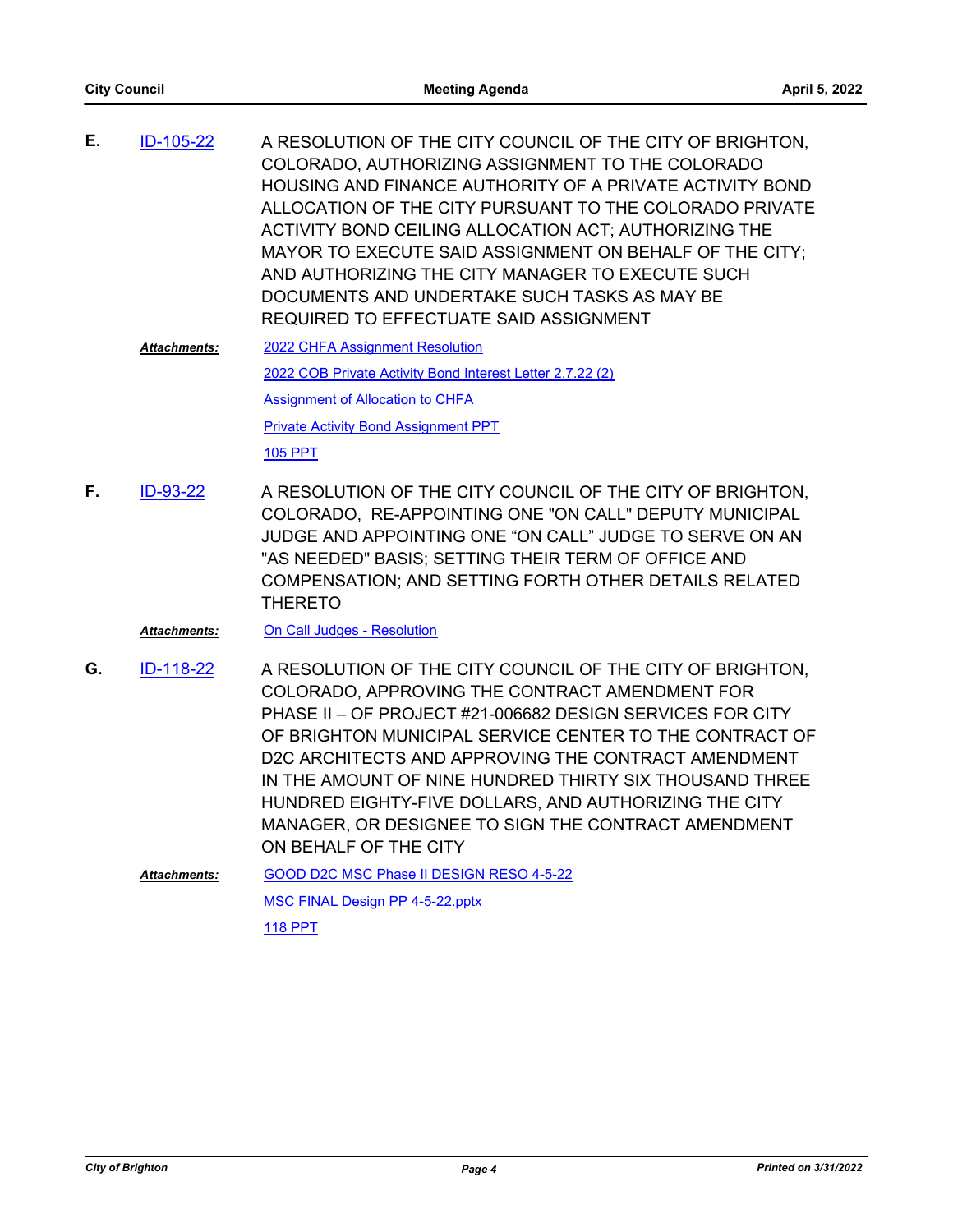| Η. | ID-120-22           | A RESOLUTION OF THE CITY COUNCIL OF THE CITY OF BRIGHTON,<br>COLORADO, ACCEPTING THE PROPOSAL OF VELOCITY PLANT<br>SERVICES, LLC FOR THE CONTRACT AMOUNT OF THREE<br>HUNDRED FORTY-SEVEN THOUSAND SEVEN HUNDRED<br><b>TWENTY-EIGHT DOLLARS AND SIXTY-TWO CENTS AND</b><br>AUTHORIZING THE CITY MANAGER, OR DESIGNEE, TO EXECUTE<br>THE CONTRACT ON BEHALF OF THE CITY |
|----|---------------------|-----------------------------------------------------------------------------------------------------------------------------------------------------------------------------------------------------------------------------------------------------------------------------------------------------------------------------------------------------------------------|
|    | <b>Attachments:</b> | <b>Greensand Resolution</b>                                                                                                                                                                                                                                                                                                                                           |
| Ι. | ID-104-22           | A RESOLUTION OF THE CITY COUNCIL OF THE CITY OF BRIGHTON.<br>COLORADO, APPROVING AMENDMENTS TO THE CITY COUNCIL<br>RULES OF PROCEDURE AND ADOPTING THE UPDATED CITY<br><b>COUNCIL RULES OF PROCEDURE</b>                                                                                                                                                              |
|    | <b>Attachments:</b> | <b>Reso City Council Rules of Procedure</b>                                                                                                                                                                                                                                                                                                                           |
|    |                     | <b>Rules of Procedure 2022</b>                                                                                                                                                                                                                                                                                                                                        |
|    |                     | <b>Rules of Procedure DRAFT</b>                                                                                                                                                                                                                                                                                                                                       |
| J. | ID-107-22           | A RESOLUTION OF THE CITY COUNCIL OF THE CITY OF BRIGHTON,<br>COLORADO, APPROVING AND ADOPTING A POLICY FOR THE USE<br>OF MOBILE COMPUTING DEVICES PROVIDED BY THE CITY OF<br>BRIGHTON TO ITS ELECTED OFFICIALS, AND, IN PARTICULAR, THE<br>USE DURING SPECIAL AND REGULAR CITY COUNCIL MEETINGS<br>AND STUDY SESSIONS                                                 |
|    | <b>Attachments:</b> | <b>Mobile Computing Device Policy - Resolution</b>                                                                                                                                                                                                                                                                                                                    |
|    |                     | <b>Mobile Computing Device Policy - Draft</b>                                                                                                                                                                                                                                                                                                                         |
|    |                     | <b>Exhibit A, Mobile Computing Device Policy</b>                                                                                                                                                                                                                                                                                                                      |
| Κ. | ID-124-22           | A RESOLUTION OF THE CITY COUNCIL OF THE CITY OF BRIGHTON,<br>COLORADO, APPROVING A SETTLEMENT AND AUTHORIZING THE<br>CITY MANAGER, OR DESIGNEE, TO EXECUTE THE AGREEMENT ON<br><b>BEHALF OF THE CITY</b>                                                                                                                                                              |

*Attachments:* [RESO-22-Approving Settlement](http://brightonco.legistar.com/gateway.aspx?M=F&ID=1dbf6fb8-4be5-4039-8d61-14fa30f79a08.docx)

### **10. UTILITIES BUSINESS ITEMS**

## **11. GENERAL BUSINESS**

**A.** [ID-129-22](http://brightonco.legistar.com/gateway.aspx?m=l&id=/matter.aspx?key=4768) Public Safety Discussion

#### **12. REPORTS**

**A.** By the Mayor.